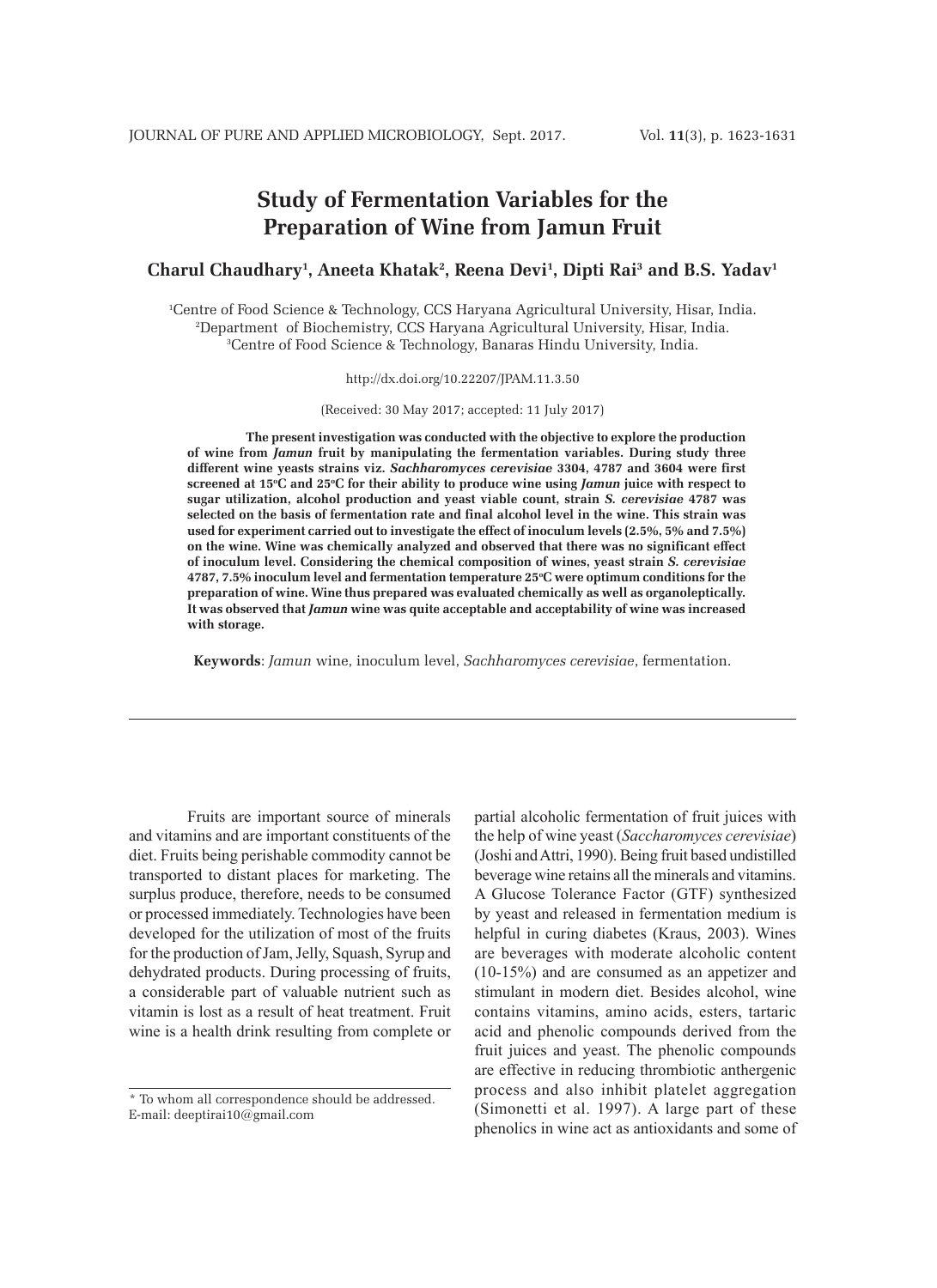these are effective for lowering the lipid oxidation (Kanner et al. 1994) and has positive health effects against cancer and brain degenerative process (Budak and Guzel-Seydim, 2010). Proteins are also present in wines in low concentrations (15-230 mg/l), contributing little to their nutritive value and affect the clarity and stability of wines (Glampedaki et al. 2010)

Traditionally, Grapes have been used to produce different types of wines. However, other fruits such as apple, plum, apricot, peach, banana, and guava have also been utilized for the preparation of wine.

*Jamun* (*Syzygium cuminii* L. Skeels), a minor fruit crop, is gaining popularity among the consumers due to its high neutroclinical values (Das, 2009). *Jamun* belongs to the myrtaceae family, is cultivated for its colourful, edible fleashy fruits (Janick and Paull, 2008) and is a native of India, Burma (Myanmar), Sri Lanka. The other common names of *Jamun* are java plum, jambul, jambu, blackplum, and kalajam (Prasad and Kumar, 2010). *Jamun* fruits are available only for short duration in June-July. Its fruits are a rich source of minerals (Mn, Zn, Fe, Ca, Na etc.), sugars, tannins, anthocyanin and other phenolic compounds. *Jamun* contains 19.7% carbohydrates, 0.7% proteins, 0.02% calcium, 0.1% fat, 0.01% phosphorus, 0.4% mineral matter, 0.1% iron and 0.9% fiber (Rai et al. 2011). The ripe *Jamun* fruits are bright purple in color and delicious in taste having high nutritional and medicinal value. The berry is oblong, ovoid and shiny crimson black (rich in anthocyanins as antioxidant) when fully ripe (Chowdhury and Ray, 2007). The ripe fruits widely eaten and has combination of sweet mildly sour and astringent flavour. The presence of oxalic acid, gallic acid and certain alkaloids are responsible for the typical astringent taste. The refreshing and curative properties of *Jamun* make it one of the useful medicinal plants of India. *Jamun* fruits are good source of iron used as an effective medicine against diabetes, heart & liver trouble (Prasad and Kumar, 2010). Before the discovery of insulin, *Jamun was* useful in treatment of diabetes and as an integral part in the various alternative systems of medicine (Baliga *et al*, 2011). Attempts have been made to process *Jamun* into Jam, Jelly, Squash and Ready-to-Serve beverages. The fruit contains a biochemical called Jamboline which

is believed to check the pathological conversion of starch into sugar in case of increased level of glucose (Chowdhury and Ray, 2007).

In view of many medicinal and therapeutic properties of *Jamun* and seasonal availability, an attempt has been made in this study to prepare wine from its juice since wine has longer shelf life than fruit juices and retains all the nutrients.

#### **MATERIALS AND METHODS**

#### *Jamun* **fruits and wine yeast**

The fresh and ripened *Jamun* fruits were procured from local market of Hisar and used for preparation of wine. Pure cultures of *Sachharomyces cerevisiae* strain 3304 and 3604 were obtained from National Chemical Laboratory, Pune and strain 4787 was obtained from IMTECH, Chandigarh.

## **Extraction of juice**

Ripe fruits were washed thoroughly with tap water containing 200ppm of potassium metabisulphite and the pulp was separated manually from the seeds. The pulp was then homogenized in the blender to obtain fine pulp and juice was extracted by hand pressing through muslin cloth.

#### **Fermentation of juice**

Cane sugar and tartaric acid were added into the juice (amelioration) to attain 20°Brix and pH 4.5 respectively. Then juice was supplemented with 0.2% ammonium sulphate to provide additional nitrogen for the growth of yeast. For the screening of yeast strains *Jamun* juice was inoculated with 5% starter culture of *S. cerevisiae* strains 3304, 4787 and 3604. Fermentation was carried out in flask containing 200ml juice at  $15^{\circ}$ C and  $25^{\circ}$ C. Samples were withdrawn at regular intervals for the chemical analysis. The observations were continued till fall in *°Brix* stayed. For further experiment strain *S. cerevisiae* 4787 was selected on the basis of fermentation rate and alcoholic content. To compare the effect of inoculum levels (2.5% and 7.5%) the *Jamun* juice was inoculated with starter culture strain *S. cerevisiae* 4787 and fermentation was carried out at 15°C and 25°C. The fall in *'Brix* was recorded regularly. The observations were continued till steady state values were obtained. The wine was then clarified by centrifugation at 5700 rpm for 10 minutes. After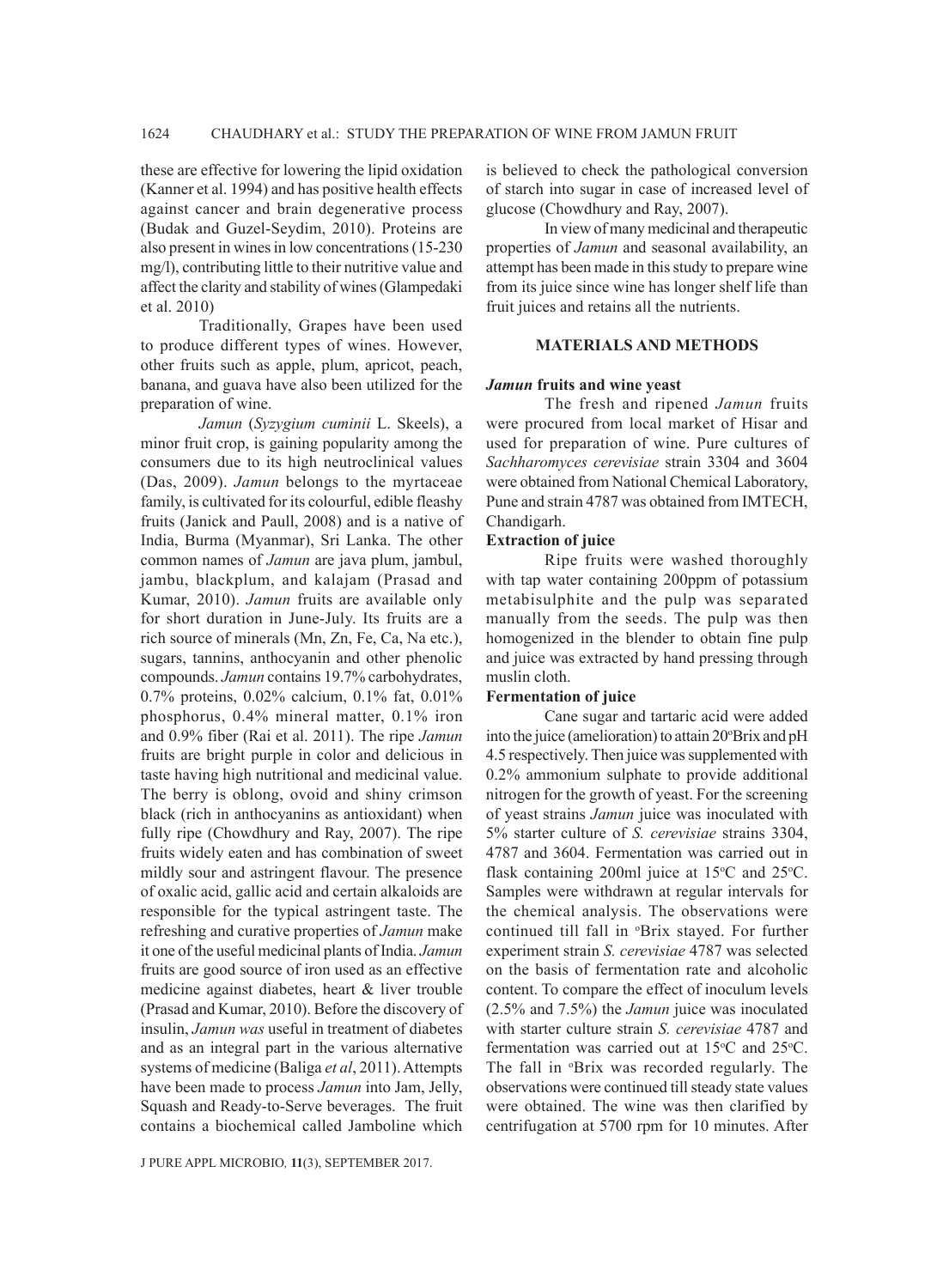that wine was bottled and pasteurized at 60°C for 20 minutes and stored at refrigerated temperature for two months. Considering the chemical composition of wines, yeast strain *S. cerevisiae* 4787, 7.5% inoculum level and fermentation temperature 25°C were optimum conditions for the preparation of wine. The *Jamun* wine obtained from this treatment was analysed for organoleptic acceptability.

## **Chemicals**

The chemicals used for investigation were of analytical grade reagents (A.R.) obtained from Glaxo India Ltd., Bombay, E. Merck, India and Himedia.

## **Chemical Analysis**

T.S.S was recorded by hand refractometer (0-32 scale) and pH was recorded with the help of pH meter. Acidity (%) and total phenols (mg/100ml) were analyzed as per the procedure suggested by AOAC (1990).

Sugars were estimated by the method developed by Lane and Eynon (1923). Alcohol contents in beverage were determined by methods of Caputi et al. (1968). Yeast viable count (CFU/ ml) was determined by total plate count method.

## **Organoleptic Evaluation**

100 point score card was used to record organoleptic quality of wine. The wine samples were evaluated organoleptically by 10 semi trained judges at 0, 30 and 60 day.

## **Statistical Analysis**

The data obtained was subjected to analysis of variance (ANOVA) technique and analyzed according to factorial completely randomized designs (CRD). The critical difference

#### Jamun fruit

Washing with tap water containing 200ppm of potassium metabisulphite

Seed separation

#### Homogenization

Extraction of juice through muslin cloth

#### Fruit juice

Fig. 1. Flow sheet for extraction of Jamun juice

value at 5% level was used for making comparison among different treatments.

## **RESULTS AND DISCUSSION**

During fermentation of fruit juices for the production of wine, utilization of sugars by the yeasts results in production of alcohol and fall in *'Brix* of the medium. Simultaneously, other chemical changes take place, production of organic acids results in fall in pH and increase in acidity. The viable yeast count also increases and at a certain stage it reaches a plateau and then decreases. These changes may vary depending on fruit juice composition, stages of fermentation, pH and temperature of incubation. All these factors are characteristics of yeast strain and composition of fermentation medium. In the present work, efforts have been made to monitor these variations and their effect on wine quality and acceptability has been recorded.

## Juice

T

Adjust T.S.S. at 20oBrix by addition of sugar acidify the juice to pH4.5 by tartaric acid

Addition of 0.2% ammonium sulphate

Inoculation with wine yeast starter culture (use 24 hrs old starter culture grown in grape juice for 24 hours at 30oC)

Fermentation at 15oC and 25oC

## J. Decantation

Clarification by centrifugation

## Bottling and capping

Pasteurization at 60oC for 20 minutes T

Wine

Ageing and Storage at refrigerated temperature

**Fig. 2.** Flow sheet for preparation of wine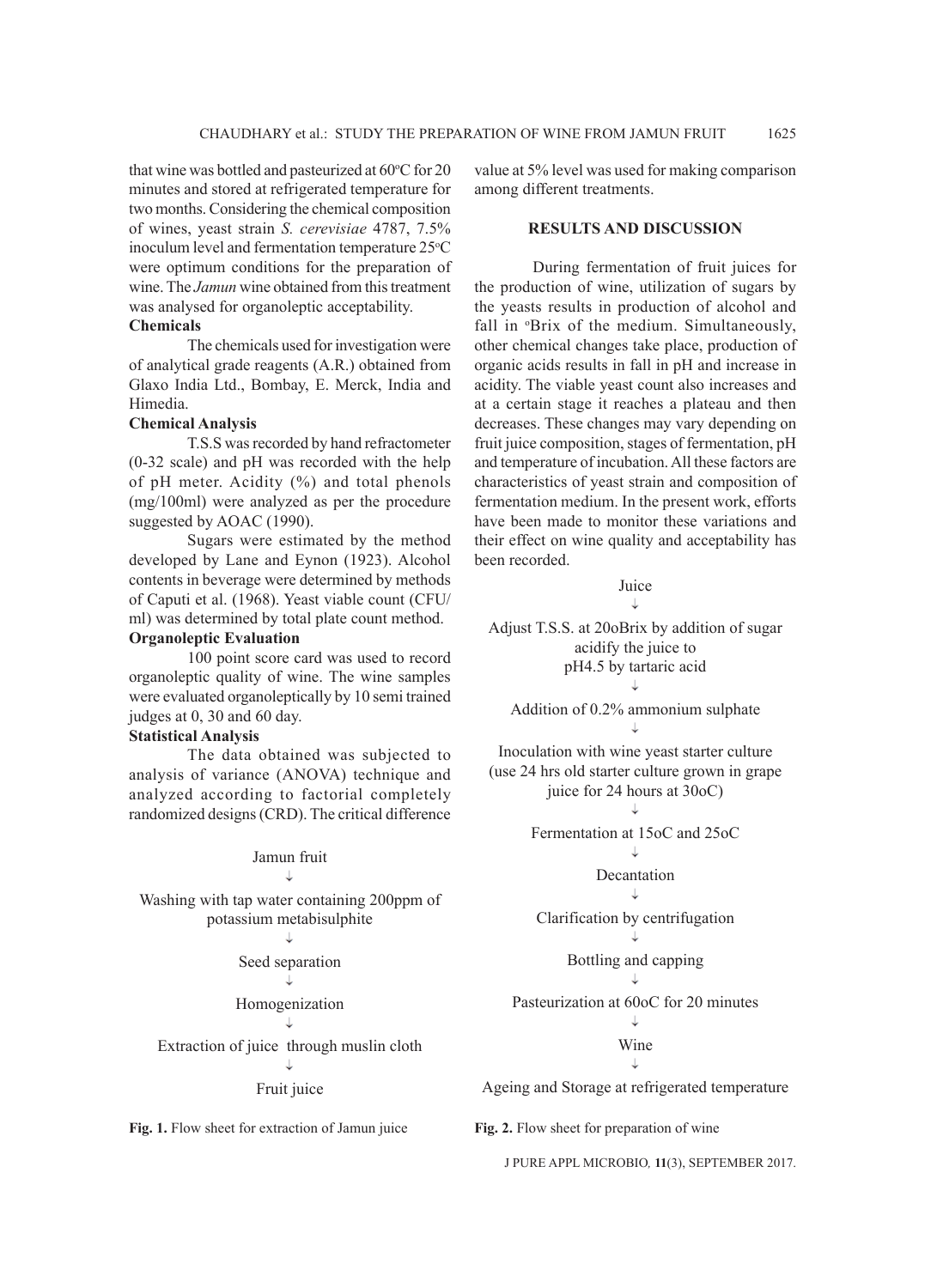## **Screening of yeast strains** *S. cerevisiae* **3304, 4787 and 3604 for wine production from** *Jamun* **juice**

**Strains** :3304 (I) 4787 (II) 3604 (III)

**Inoculum level** : 5%

Three different wine yeasts strains viz *S. cerevisiae* 3304, 4787 and 3604 were first screened for their ability to produce wine using *Jamun* juice with respect to sugar utilization, alcohol production and yeast viable count.

**T.S.S.**

Results pertaining to progress of fermentation of *Jamun* juice are shown in table 1 it is evident from the data that fermentation was faster during second and fourth day of fermentation. The reason probably could be the high nutrient level and low alcohol content in fermentation medium. During this period decline in *P*Brix with proportionate increase in alcohol content was observed. Similar observations have been reported by Chavan (2008); Joshi et al. (1997). However, there was faster decrease in *P*Brix in case of strain I and lesser in case of strain III. Effect of temperature was also found to be significant. The fall in *P*Brix was faster at higher temperature i.e. at 25°C as compared to 15°C.

## **pH**

Table 2 reveals that there was significant effect of temperature and strains on the pH of the fermentation medium during fermentation. In case of strain II the pH decrease from 4.5 to 3.5 which was lower as compared to other two strains (4.5- 3.9). The possible reason could be production of organic acids as a result of metabolism of sugar by yeast during fermentation. This observation is in accordance with those of Chowdhury and Ray (2007); Shukla et al. (1991).

**Table 1.** Effect of different strains on the brix of *Jamun* juice at different temperature during fermentation

| Strain $\rightarrow$<br>Temperature $\rightarrow$ |          |    |      | 15°C 25°C Mean 15°C 25°C Mean 15°C 25°C Mean 15°C 25°C Mean | Н    |      |      | Ш    |      |      | $F.T \times T$ |      |      |
|---------------------------------------------------|----------|----|------|-------------------------------------------------------------|------|------|------|------|------|------|----------------|------|------|
|                                                   |          |    |      |                                                             |      |      |      |      |      |      |                |      |      |
| Fermentation                                      | $\theta$ | 20 | 20   | 20                                                          | 20   | 20   | 20   | 20   | 20   | 20   | 20             | 20   | 20   |
| time (Days)                                       |          | 16 | 15.9 | 15.9                                                        | 16.4 | 16.2 | 16.3 | 19   | 18.8 | 18.9 | 17.1           | 16.9 | 17   |
|                                                   | 4        |    | 5.6  | 6.3                                                         | 8.0  | 5.6  | 6.8  | 14.6 | 14   | 14.3 | 9.8            | 8.4  | 9.1  |
|                                                   | 6        | 6  |      | 5.5                                                         | 6    | 5    | 5.5  | 10   | 7.4  | 8.7  | 7.3            | 5.8  | 6.5  |
|                                                   | 8        | 6  | 5.   | 5.5                                                         | 6    | 5    | 5.5  | 7    | 6    | 6.5  | 6.3            | 5.3  | 5.8  |
|                                                   | Mean     |    | 103  | 10.7                                                        | 11.2 | 10.3 | 10.8 | 14.1 | 132  | 13.7 |                |      | 11.7 |

CD at 5%

Fermentation time (F.T) : 0.09 Temperature (T) : 0.06 Strain (S) : 0.07

 $S \times T : 0.09 F.T \times T : 0.12 F.T \times S : 0.15$ 

 $F.T \times S \times T : 0.22$ 

**Table 2.** Effect of different strains on the pH of Jamun juice at different temperature during fermentation

| Strain $\rightarrow$      |                  |     |     |                                                                                                                                                                     | Н   |     |     | Ш   |     |     | $FT \times T$ |     |     |
|---------------------------|------------------|-----|-----|---------------------------------------------------------------------------------------------------------------------------------------------------------------------|-----|-----|-----|-----|-----|-----|---------------|-----|-----|
| Temperature $\rightarrow$ |                  |     |     | 15 <sup>o</sup> C 25 <sup>o</sup> C Mean 15 <sup>o</sup> C 25 <sup>o</sup> C Mean 15 <sup>o</sup> C 25 <sup>o</sup> C Mean 15 <sup>o</sup> C 25 <sup>o</sup> C Mean |     |     |     |     |     |     |               |     |     |
|                           |                  |     |     |                                                                                                                                                                     |     |     |     |     |     |     |               |     |     |
| Fermentation              | $\left( \right)$ | 4.5 | 4.5 | 4.5                                                                                                                                                                 | 4.5 | 4.5 | 4.5 | 4.5 | 4.5 | 4.5 | 4.5           | 4.5 | 4.5 |
| time (Days)               | 2                | 4.4 | 4.3 | 4.3                                                                                                                                                                 | 4.3 | 4.4 | 4.3 | 4.4 | 4.4 | 4.4 | 4.4           | 4.4 | 4.4 |
|                           | 4                | 4.3 | 4.2 | 4.2                                                                                                                                                                 | 4.2 | 3.7 | 3.9 | 4.3 | 4.3 | 4.3 | 4.2           | 4.1 | 4.1 |
|                           | 6                | 4.2 | 4.2 | 4.2                                                                                                                                                                 | 4.2 | 3.5 | 3.8 | 4.2 | 4.0 | 4.1 | 4.2           | 3.9 | 4.1 |
|                           | 8                | 39  | 3.9 | 3.9                                                                                                                                                                 | 3.8 | 3.3 | 3.5 | 4.0 | 3.9 | 3.9 | 3.9           | 3.7 | 3.8 |
|                           | Mean             | 43  | 4.2 | 4.2                                                                                                                                                                 | 4.2 | 3.9 | 4.0 | 4.3 | 4.2 | 4.3 | 4.2           | 4.1 | 4.2 |
|                           |                  |     |     |                                                                                                                                                                     |     |     |     |     |     |     |               |     |     |

C.D at 5%

Fermentation time (F.T) : 0.06 Strain (S) : 0.04 Temperature : 0.04  $F.T \times S$ : 0.09  $F.T \times T$ : 0.08  $S \times T$ : 0.06  $F.T \times S \times T : 0.14$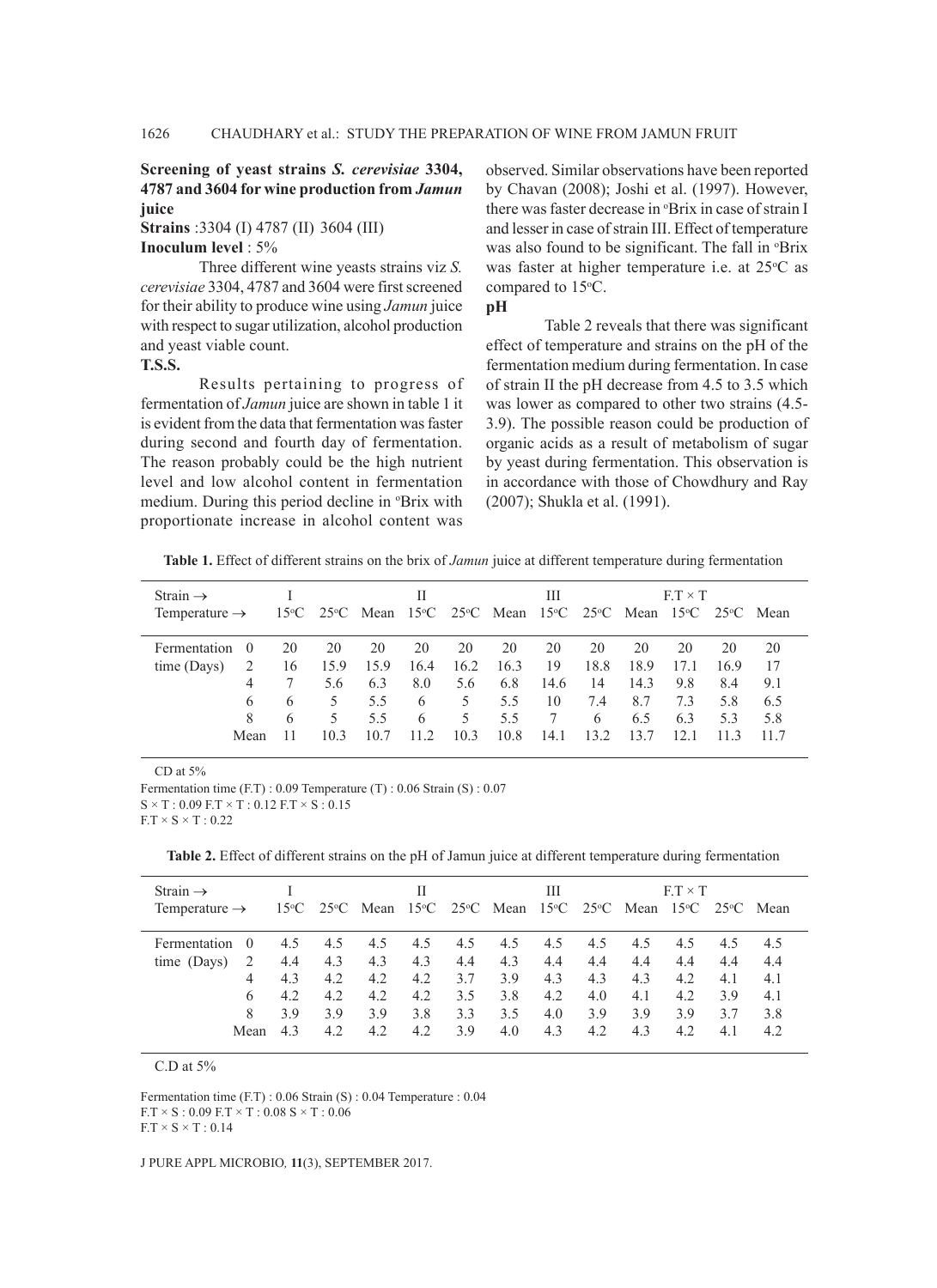## **Alcohol (%)**

Increased in alcohol level during fermentation is presented in table 3. It was observed that the strain II produced more alcohol  $(11.3\%)$  as compared to strain I  $(10.0\%)$  and strain III (9%). Although in normal cases it should have been around 12%-14%. The probable reason of observed result could be high level of residual (non-fermentable) sugar  $({\sim}6\%)$  in the final product. This is expected in fruit juice having relatively lower levels reducing sugars. Alcohol production was found to be faster at  $25^{\circ}$ C as compared to  $15^{\circ}$ C

| Strain $\rightarrow$<br>Temperature $\rightarrow$ 15°C 25°C Mean 15°C 25°C Mean 15°C 25°C Mean 15°C 25°C Mean |                                             |                            |                                           | $\mathbf{H}$        |                                                         |                             | Ш                                    |                           |                                      | $ET \times T$             |                                  |                                 |
|---------------------------------------------------------------------------------------------------------------|---------------------------------------------|----------------------------|-------------------------------------------|---------------------|---------------------------------------------------------|-----------------------------|--------------------------------------|---------------------------|--------------------------------------|---------------------------|----------------------------------|---------------------------------|
| Fermentation 2<br>time $(Davs)$ 4<br>8                                                                        | 2.6 3.0<br>4.0<br>94<br>10 O<br>Mean $6.52$ | 5.1<br>10.0<br>10.0<br>705 | 2.8<br>$4.6$ $4.0$<br>9.7<br>10.0<br>6.79 | 2.7<br>11.0<br>6.95 | 3.8<br>$6.0\qquad 5.0$<br>$10.1$ 11.3<br>- 11.3<br>8.11 | 3.2<br>10.7<br>11.1<br>7.53 | 1.6 1.6<br>3.0<br>7.1<br>9.0<br>5.17 | 3.0<br>7.0<br>9.0<br>5.17 | 1.6 2.3<br>3.0<br>7.0<br>9.0<br>5.17 | 3.6<br>89<br>10.0<br>6.22 | 2.8<br>47<br>9.4<br>10.1<br>6.78 | 2.6<br>42<br>92<br>10.1<br>6.50 |

**Table 3.** Effect of different strains on the alcohol (%) of Jamun wine at different temperature during fermentation

#### C.D at 5%

Fermentation time (F.T) : 0.12 Strain (S) : 0.10 Temperature (T) : 0.08  $\text{F.T} \times \text{S}$ : 0.20  $\text{F.T} \times \text{T}$ : 0.17  $\text{S} \times \text{T}$ : 0.14  $F.T \times S \times T : 0.29$ 

| <b>Table 4.</b> Effect of different treatments on viable yeast |
|----------------------------------------------------------------|
| count (CFU/ml) during fermentation of <i>Jamun</i> wine        |

| Strain $\rightarrow$      |          |                     |                     |                     | П                   |                     | Ш                   |  |
|---------------------------|----------|---------------------|---------------------|---------------------|---------------------|---------------------|---------------------|--|
| Temperature $\rightarrow$ |          | $15^{\circ}$ C      | $25^{\circ}$ C      | $15^{\circ}$ C      | $25^{\circ}$ C      | $15^{\circ}$ C      | $25^{\circ}$ C      |  |
| Fermentation time         | $\theta$ | $8.0\times10^{6}$   | $8.5 \times 10^{6}$ | $9.0 \times 10^6$   | $1.0\times10^{7}$   | $1.1 \times 10^{7}$ | $1.8 \times 10^{7}$ |  |
| (Days)                    |          | $1.8 \times 10^8$   | $2.5 \times 10^8$   | $1.3\times10^{8}$   | $1.5 \times 10^8$   | $1.2 \times 10^8$   | $1.3\times10^{8}$   |  |
|                           | 4        | $2.6 \times 10^8$   | $3.5 \times 10^8$   | $2.1 \times 10^8$   | $2.5 \times 10^8$   | $1.9\times10^{8}$   | $2.0 \times 10^8$   |  |
|                           | 6        | $7.8 \times 10^7$   | $1.0\times10^{8}$   | $8.8 \times 10^{7}$ | $1.4\times10^{8}$   | $1.3 \times 10^8$   | $9.1 \times 10^7$   |  |
|                           | 8        | $2.5 \times 10^{7}$ | $4.0 \times 10^6$   | $4.1 \times 10^{7}$ | $1.4 \times 10^{7}$ | $3.0 \times 10^{7}$ | $2.5 \times 10^7$   |  |

**Table 5.** Effect of inoculum level on the brix of Jamun juice at different temperature during fermentation

| Inoculum Level $\rightarrow$<br>Temperature $\rightarrow$ 15°C 25°C Mean 15°C 25°C Mean 15°C 2 5 °C<br>Mean |                                      |                          | 2.5                            |                                 |                                 | 7.5                        |                                   |                                 | $ET \times T$             |                                 |
|-------------------------------------------------------------------------------------------------------------|--------------------------------------|--------------------------|--------------------------------|---------------------------------|---------------------------------|----------------------------|-----------------------------------|---------------------------------|---------------------------|---------------------------------|
| Fermentation<br>time (Days)                                                                                 | $\theta$<br>2<br>4<br>6<br>8<br>Mean | 20<br>14<br>10<br>6<br>6 | 20<br>12<br>8<br>6<br>6<br>104 | 20<br>13<br>9<br>6<br>6<br>10.8 | 20<br>14<br>8<br>6<br>6<br>10.9 | 20<br>12<br>6<br>6<br>10.2 | 20<br>13<br>7.9<br>6<br>6<br>10.6 | 20<br>14<br>9<br>6<br>6<br>11.0 | 20<br>12<br>7.5<br>6<br>6 | 20<br>13<br>8<br>6<br>6<br>10.6 |

CD at 5%

Fermentation time (F.T) : 0.11 Inoculum level (I.L) : 0.07 Temperature (T) : 0.07  $F.T \times I.L$ : 0.16  $F.T \times T$ : 0.16  $I.L \times T$ : N.S  $F.T \times I.L \times T$  N.S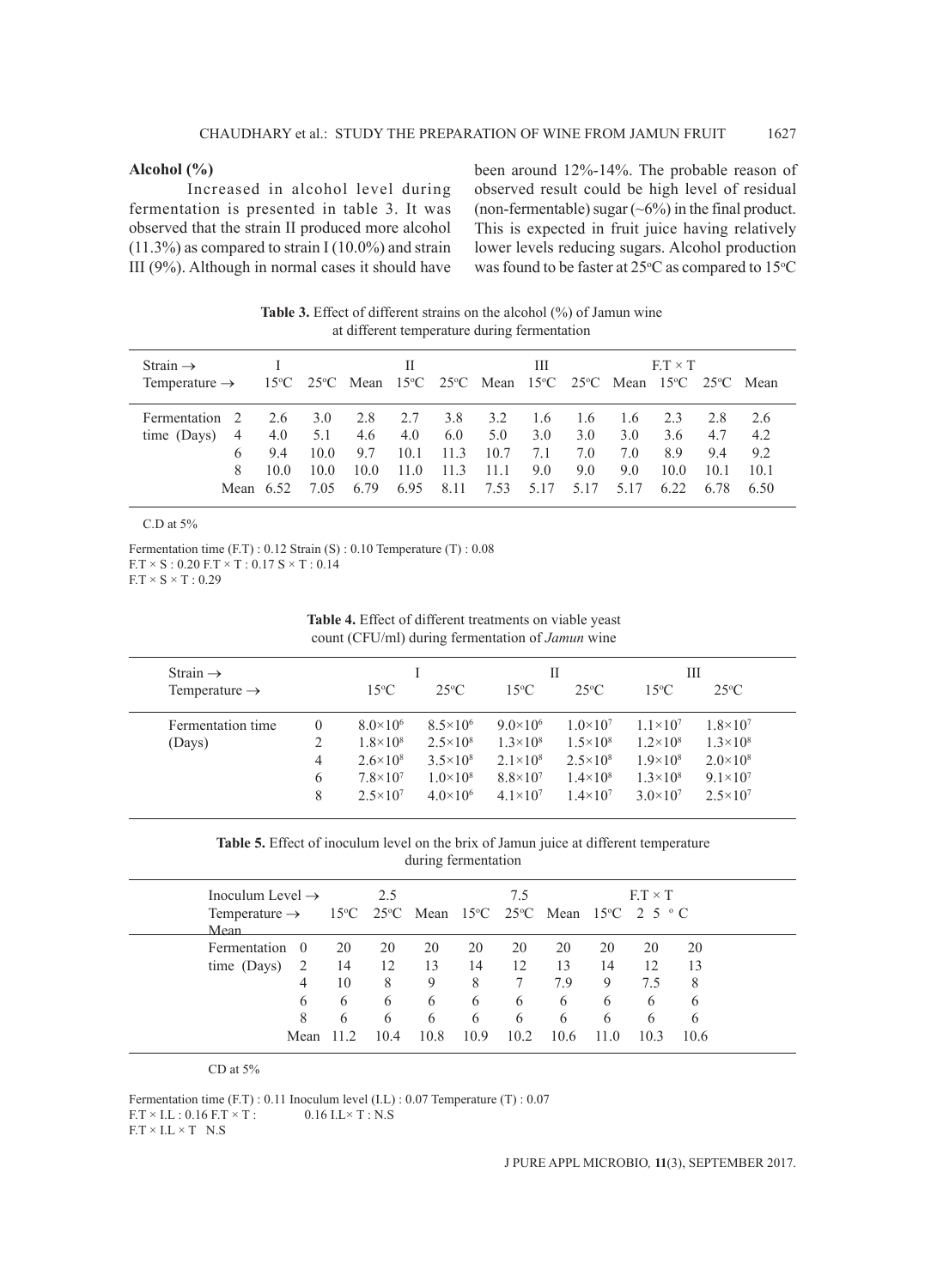| Inoculum Level $\rightarrow$ | 2.5              |     |     | 7.5 |     |     | $F.T \times T$                                                                                                          |     |     |     |
|------------------------------|------------------|-----|-----|-----|-----|-----|-------------------------------------------------------------------------------------------------------------------------|-----|-----|-----|
| Temperature $\rightarrow$    |                  |     |     |     |     |     | $15^{\circ}$ C 25 <sup>°</sup> C Mean 15 <sup>°</sup> C 25 <sup>°</sup> C Mean 15 <sup>°</sup> C 25 <sup>°</sup> C Mean |     |     |     |
| Fermentation                 | $\left( \right)$ | 4.4 | 4.5 | 4.5 | 4.4 | 4.5 | 4.5                                                                                                                     | 4.5 | 4.5 | 4.5 |
| time (Days)                  | -2               | 4.4 | 4.4 | 4.4 | 4.4 | 4.4 | 4.4                                                                                                                     | 4.4 | 4.4 | 4.4 |
|                              | 4                | 4.3 | 4.3 | 4.3 | 4.3 | 4.3 | 4.3                                                                                                                     | 4.3 | 4.3 | 4.3 |
|                              | 6                | 4.0 | 3.8 | 3.9 | 4.2 | 3.9 | 4.0                                                                                                                     | 4.1 | 3.8 | 3.9 |
|                              | 8                | 4.0 | 3.8 | 3.9 | 4.2 | 3.9 | 4.0                                                                                                                     | 4.1 | 3.8 | 3.9 |
|                              | Mean             | 43  | 4.2 | 4.2 | 4.3 | 4.2 | 4.3                                                                                                                     | 4.2 | 4.3 | 4.2 |

**Table 6.** Effect of inoculum level on pH of Jamun juice at different temperature during fermentation

CD at 5%

Fermentation time (F.T) : 0.01 Inoculum level (I.L) : 0.01 Temperature (T) : 0.01  $\text{F.T} \times \text{I.L}$  : 0.01  $\text{F.T} \times \text{T}$  : 0.01  $\text{I.L} \times \text{T}$  : 0.01  $F.T \times I.L \times T : 0.01$ 

Table 7. Effect of Inoculum level on total sugar (g/l) of Jamun juice at different temperature during fermentation

| Inoculum Level $\rightarrow$ |      | 2.5  |                                                                                                                         |      | 7.5  |      |      | $FT \times T$ |      |  |
|------------------------------|------|------|-------------------------------------------------------------------------------------------------------------------------|------|------|------|------|---------------|------|--|
| Temperature $\rightarrow$    |      |      | $15^{\circ}$ C 25 <sup>°</sup> C Mean 15 <sup>°</sup> C 25 <sup>°</sup> C Mean 15 <sup>°</sup> C 25 <sup>°</sup> C Mean |      |      |      |      |               |      |  |
| Fermentation<br>$\theta$     | 178  | 180  | 179                                                                                                                     | 182  | 172  | 177  | 180  | 176           | 178  |  |
| 2<br>time (Days)             | 110  | 85   | 97                                                                                                                      | 92   | 81   | 87   | 101  | 83            | 92   |  |
| 4                            | 65   | 50   | 57                                                                                                                      | 61   | 60   | 61   | 63   | 55            | 58   |  |
| 6                            | 58   | 39   | 49                                                                                                                      | 47   | 41   | 44   | 53   | 40            | 47   |  |
| 8                            | 43   | 35   | 39                                                                                                                      | 40   | 36   | 38   | 42   | 36            | 39   |  |
| Mean                         | 90.9 | 78.0 | 84.4                                                                                                                    | 84.7 | 78.2 | 81.4 | 87.8 | 78.1          | 82.9 |  |

#### CD at 5%

Fermentation time (F.T) : 2.04 Inoculum level (I.L) : 1.26 Temperature (T) : 1.26 F.T × I.L : N.S F.T × T : 2.90 I.L× T : 1.83  $F.T \times I.L \times T : 4.10$ 

**Table 8.** Effect of Inoculum level on alcohol content (%) of Jamun wine at different temperature during fermentation

| Inoculum Level $\rightarrow$                                           |         | 2.5 |     |      | 75  |     |     | $F.T \times T$ |        |
|------------------------------------------------------------------------|---------|-----|-----|------|-----|-----|-----|----------------|--------|
| Temperature $\rightarrow$ 15°C 25°C Mean 15°C 25°C Mean 15°C 25°C Mean |         |     |     |      |     |     |     |                |        |
| Fermentation 2                                                         | 1.6 2.2 |     | 1.9 | -1.6 | 3.0 | 2.3 | 1.6 | 2.6            | $-2.1$ |
| $\overline{4}$<br>time (Days)                                          | 2.3     | 4.5 | 3.4 | 2.0  | 3.5 | 2.8 | 2.2 | 4.0            | 3.1    |
| 6                                                                      | 7.0     | 7.5 | 7.2 | 7.0  | 7.8 | 7.4 | 7.0 | 7.6            | - 7.3  |
| 8                                                                      | 9.0     | 9.0 | 9.0 | 8.0  | 9.0 | 8.5 | 8.5 | 9.0            | 8.8    |
| Mean                                                                   | 49      | 5.8 | 5.4 | 4.6  | 5.8 | 5.3 | 4.8 | 5.8            | 5.3    |
|                                                                        |         |     |     |      |     |     |     |                |        |

CD at 5%

Fermentation time (F.T) : 0.20 Inoculum level (I.L) : 0.14 Temperature (T) : 0.14  $\text{F.T} \times \text{I.L}$  :  $0.28 \ \text{F.T} \times \text{T}$  :  $0.28 \ \text{I.L} \times \text{T}$  :  $0.20$  $F.T \times I.L \times T$  : 0.39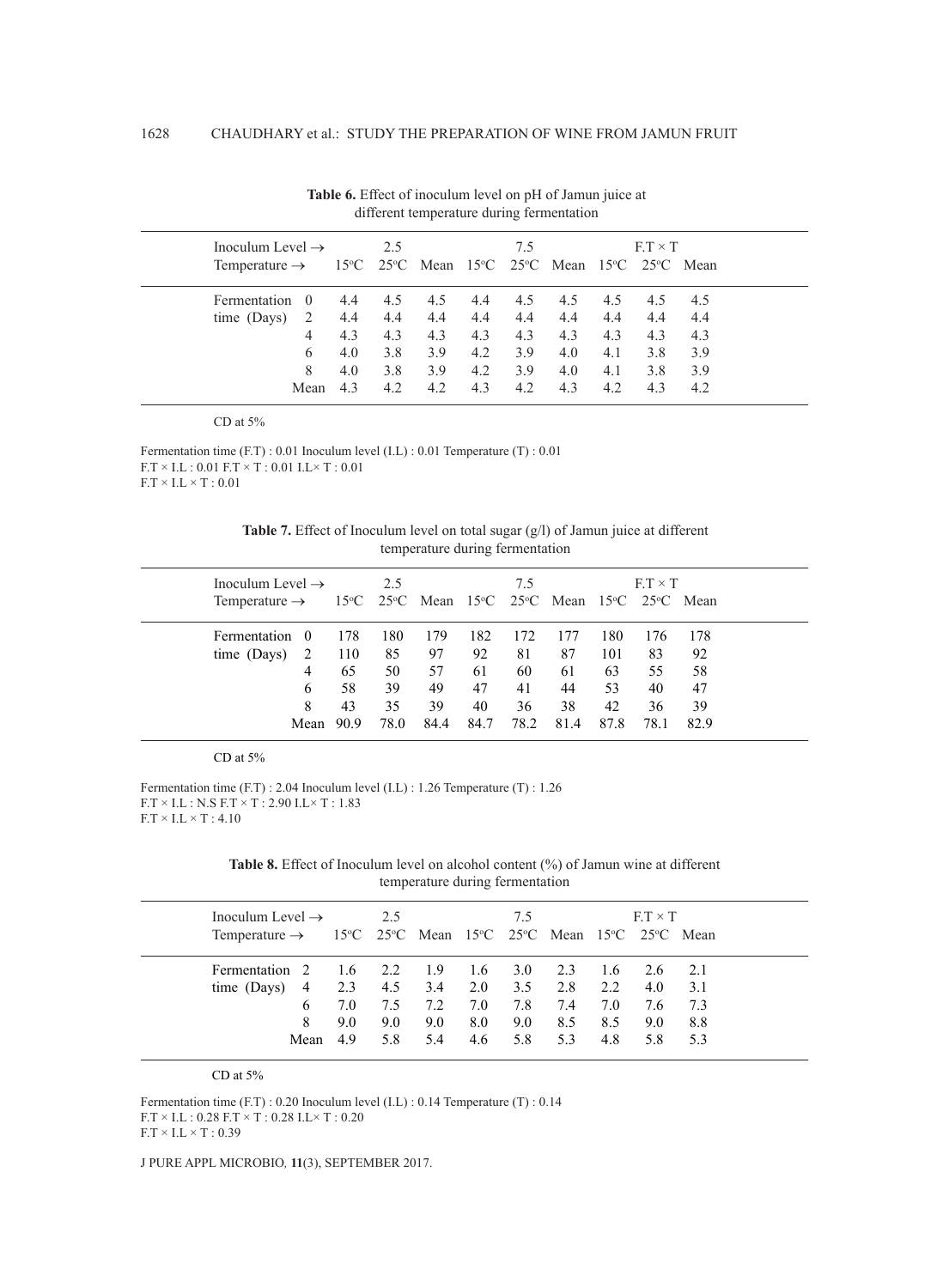|  |  |  | Table 9. Chemical composition of Jamun wine |  |  |
|--|--|--|---------------------------------------------|--|--|
|--|--|--|---------------------------------------------|--|--|

| Parameters              | Mean <sup>*<math>\pm</math>S.D</sup><br><i>Jamun</i> wine |
|-------------------------|-----------------------------------------------------------|
| $T.S.S(^{\circ}Brix)$   |                                                           |
| рH                      | $4.2 \pm 0.03$                                            |
| Acidity $(\% )$         | $0.70 \pm 0.01$                                           |
| Total sugar $(g/l)$     | $42\pm0.02$                                               |
| Reducing sugar (g/l)    | $35\pm0.02$                                               |
| Phenols (mg/100ml)      | $60\pm0.04$                                               |
| Anthocyanins (mg/100ml) | $60 \pm 4.50$                                             |
| Alcohol $(\% )$         | $8 \pm 0.02$                                              |

\*The values are mean of three replications

in the initial stages. But at the end of fermentation there was no significant effect of temperature on alcohol content of the wine. Interaction of strain, temperature and fermentation time were found to be significant. Chowdhury and Ray (2007) observed 6% alcohol in *Jamun* wine. This was probably due to low T.S.S (16.5o Brix) in *Jamun* juice.

### **Yeast viable count (CFU/ml)**

Table 4 reveals that higher temperature (25°C) favoured yeast multiplication in the initial stages of fermentation but at the end of fermentation (8th day) viable cell count decreased probably due to inhibitory action of alcohol. Similar observations

| Storage<br>time<br>$(Days)^T$ | Color/<br>appearance<br>(20)     | Taste<br>(20)                    | Body<br>(20)                     | Aroma<br>(20)                    | Astringency<br>(20)            | Overall<br>acceptability         |  |
|-------------------------------|----------------------------------|----------------------------------|----------------------------------|----------------------------------|--------------------------------|----------------------------------|--|
| $\theta$<br>30                | $16.8 \pm 0.9$<br>$18.4 \pm 0.2$ | $12.9 \pm 0.3$<br>$14.9 \pm 0.4$ | $16.1 \pm 0.3$<br>$17.4 \pm 0.4$ | $14.5 \pm 0.5$<br>$14.5 \pm 0.3$ | $8.7 \pm 0.4$<br>$8.9 \pm 0.2$ | $69.0 \pm 1.4$<br>74.1 $\pm 0.8$ |  |
| 60<br>$CD \leq 0.05\%$        | $17.7 \pm 0.4$<br>N.S.           | $15.8 \pm 0.2$<br>0.9            | $18.0 \pm 0.4$<br>1.2            | $16.0 \pm 0.3$<br>1.3            | $14.1 \pm 0.7$<br>1.5          | $81.6 \pm 1.2$<br>3.8            |  |
|                               |                                  |                                  |                                  |                                  |                                |                                  |  |

**Table 10.** Effect of different treatments on organoleptic quality of *Jamun* wine

have also been reported by Charoenchai et al. (1998).

Wine yeast strain 4787 was selected as best strain on the basis of fermentation rate and final alcoholic content of wine. This strain was used for experiment carried out to investigate the effect of inoculum levels (2.5%, 5% and 7.5%) on the wine.

## **Effect of inoculum level T.S.S and pH**

It was observed that fermentation was faster in fermentation medium inoculated with 7.5% inoculum level as compared to 2.5% (table 5). This was due to higher yeast count. However, at the end of fermentation inoculum level has no significant effect on *P*rix. It could be due to production of more alcohol earlier in case of 7.5% as compared to 2.5% inoculum level.

The inoculum level had no significant effect on the final pH of the medium (table 6). **Total sugars**

Table 7 shows the decrease in total sugar content of fermentation medium during fermentation. The residual sugar was in range of 35-43 g/l in wine prepared from juice inoculated with 2.5% inoculum level as compared to juice with 7.5% inoculum level (36-40 g/l). This may be due to the higher yeast count in case of 7.5% inoculum level which utilizes more sugar as compared to lower yeast count in case of 2.5% inoculum level. **Alcohol (%)**

Gradual increase in alcohol content was observed during fermentation (table 8). Alcohol content was lower in wine prepared with 7.5% inoculum level (8.5%) as compared to 2.5% and 5% inoculum level (9% and 11%respectively). This may be due to the decrease in yeast activity due to earlier production of alcohol in case of 7.5 % inoculum level. The higher alcohol level in wine with 5% inoculum level probably could be due to optimum utilization of sugar as compared to sugar utilization in case of 2.5% inoculum level. The interaction of inoculum level, fermentation time and temperature was found to be significant. The above results are in agreement with reports of Borate et al. (2008).

It was observed that 2.5% inoculum level was sufficient to produce alcohol. But to avoid the contamination in the juice was inoculated with 7.5% inoculum level. At such high inoculum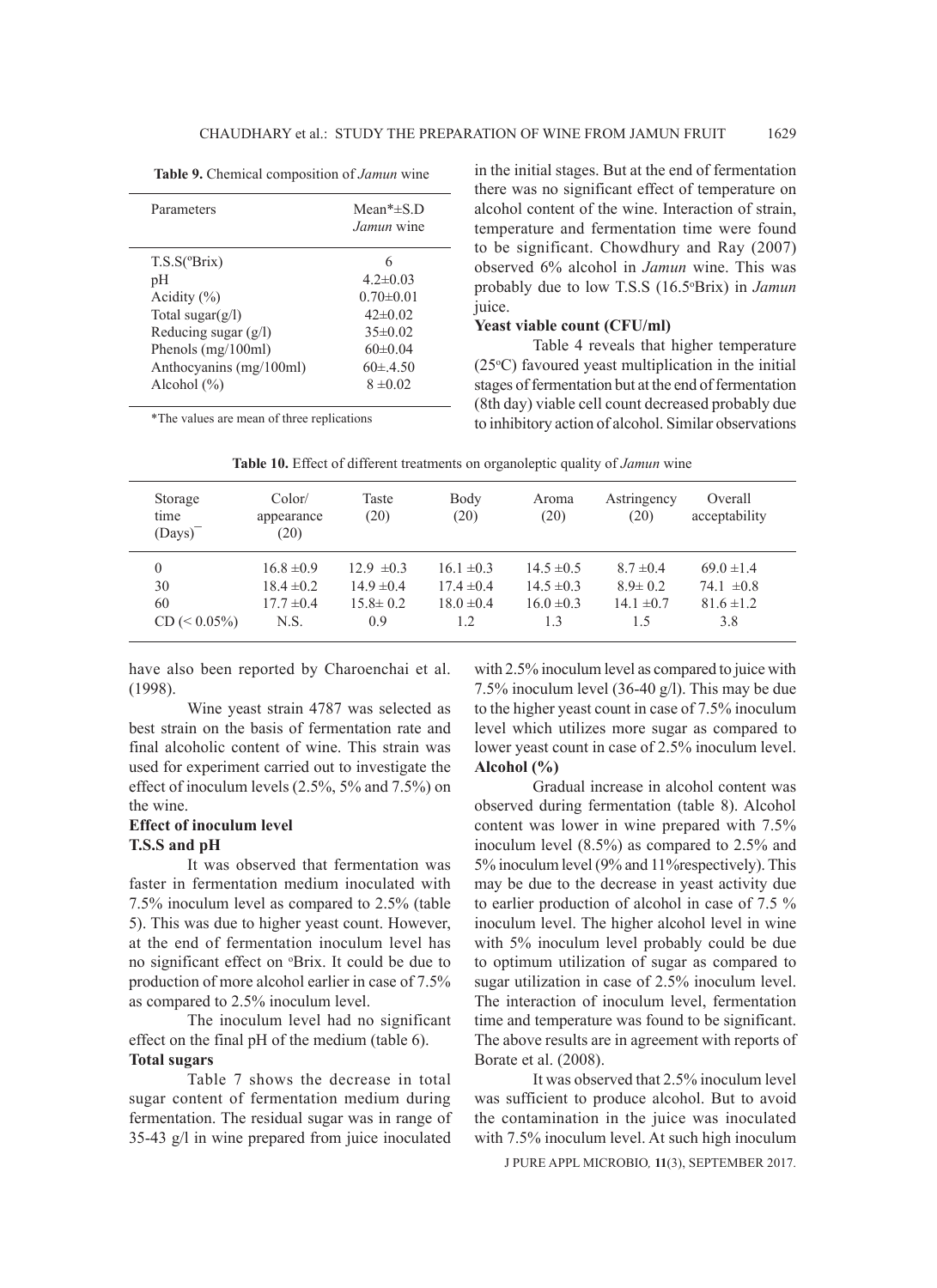level yeast growth dominates the growth of other contaminants or prevents the growth of other microbes.

On the basis of chemical analysis it was found that strain *S. cerevisiae* 4787, 7.5% inoculum level and 25°C fermentation temperature were best treatments for preparation of wine. The wine was evaluated chemically (table 9) as well as organoleptically (at 0, 30 and 60 day) (table 10).

It was observed that *Jamun* wine was acceptable to all panellists in spite of its higher astringency which is due to the presence of phenolic compounds. It was also observed that on prolonged storage the acceptability of wine increased due to reduction of phenolic compounds and yeast odour on storage. Shukla et al. (1991) reported that *Jamun* wine got 83 organoleptic score on 100 point score card. However, Borate et al. (2008) studied the wine prepared from *Jamun* juice with treatments, 24°Brix TSS, 7.5% inoculum level and 15 fermentation days and reported that wine got 17.93 overall acceptability score out of 20.

#### **CONCLUSIONS**

Based on our results, it has been concluded that out of three strains tested strain *S. cerevisiae*  4787 is suitable for fermentation of *Jamun* juice as the final alcohol percentage was higher as compared to other strains at the end of eight days of fermentation. There was no significant effect of inoculum level on the fermentation rate and quick fermentation was found at 25°C. Jamun wine was found to be quite acceptable and observed that acceptability increased with storage.

However, considering the therapeutic and medicinal value of *Jamun* for diabetic persons and short shelf life of *Jamun*, it can be used for preparation of wine as all the nutrients of fruits are retained in wine after fermentation of fruit juice. Finally it can be concluded that *Jamun* fruit can be utilized for wine making process to provide a new value product from *Jamun*.

## **REFERENCES**

- 1. AOAC, Official Methods of Analysis. Association of Official Analytical Chemists. Washington DC 1990.
- J PURE APPL MICROBIO*,* **11**(3), SEPTEMBER 2017. 2. Baliga, M. S., Bhat, H. P., Baliga, B. R. V.,

Wilson, R., & Palatty, P. L. Phytochemistry, traditional uses and pharmacology of Eugenia jambolana Lam. (black plum). *Food Research International*, 2011; **44**: 1776-1789.

- 3. Borate, S. R., Kotecha, P. M., & Chavan, J. K. Standardization of wine making technology from Jamun juice. *Beverage and Food World*, 2008; **35**(11), 42-43.
- 4. Budak, H. N., & Guzel-Seydim, Z. B. Antioxidant activity and phenolic content of wine vinegars produced by two different techniques. *Journal of the Science of Food and Agriculture*, 2010; **90**: 2021-2026.
- 5. Caputi, A., Ueda, M., & Brown, T. Spectrophotometric determination of ethanol in wine. *American Journal of Enology and Viticulture*, 1968; **26**: 160.
- 6. Charoenchai, C., Fleet, G. H., & Henschke, P. A. Effects of temperature, pH, and sugar concentration on the growth rates and cell biomass of wine yeasts. *American Journal of Enology and Viticulture*, 1998; **49**(3), 283-287.
- 7. Chavan, U. D. Fruit based fermented beverages. *Beverage and Food World,* 2008; **38**(1), 40-43.
- 8. Chowdhury, P., & Ray, R. C. Fermentation of Jamun (*Syzygium cuminii* L.) fruits to form red wine. *ASEAN Food Journal*, 2007; **14**(1), 15-23.
- 9. Das, J. N. Studies on storage stability of jamun beverages. *Indian Journal of Horticulture*, 2009; **66**(4), 508-510.
- 10. Glampedaki, P., Hatzidimitriou, E., Paraskevopoulou, A., & Koemtzopoulou, P. S. Surface tension of still wines in relation to some of their constituents: A simple determination of ethanol content. *Journal of Food Composition and Analysis*, 2010; **23**: 373-381.
- 11. Janick, J., & Paull, R. E. *Syzygium cuminii* L. Skeels. The Encyclopedia of Fruits and Nuts. Cambridge University Press, Cambridge. 2008; pp 552.
- 12. Joshi, V. K., & Attri, B. L. Importance of fruit based fermented beverage in India. *Beverage and Food World*, 1990; **17**(4): 9-10.
- 13. Joshi, V. K., Thakur, N. K., & Lal, B. B. Effect of debittering of kinnow juice on physico-chemical and sensory quality of kinnow wine. *Indian Food Packer*, 1997; **51**(4), 5-10.
- 14. Kanner, J., Frankell, E., Granit, R., German, B., & Kinsella, J. E. Natural antioxidants in grapes and wines. *Journal of Agricultural and Food Chemistry*, 1994; **42**: 64-69.
- 15. Kraus, E. C. Home wine and beer making supplies 2003. http:/www.eckraus.com.
- 16. Lane, J. H., & Eynon, J. Determination of reducing and total sugars by Fehling solution with methylene blue as indicator. *Journal Society*